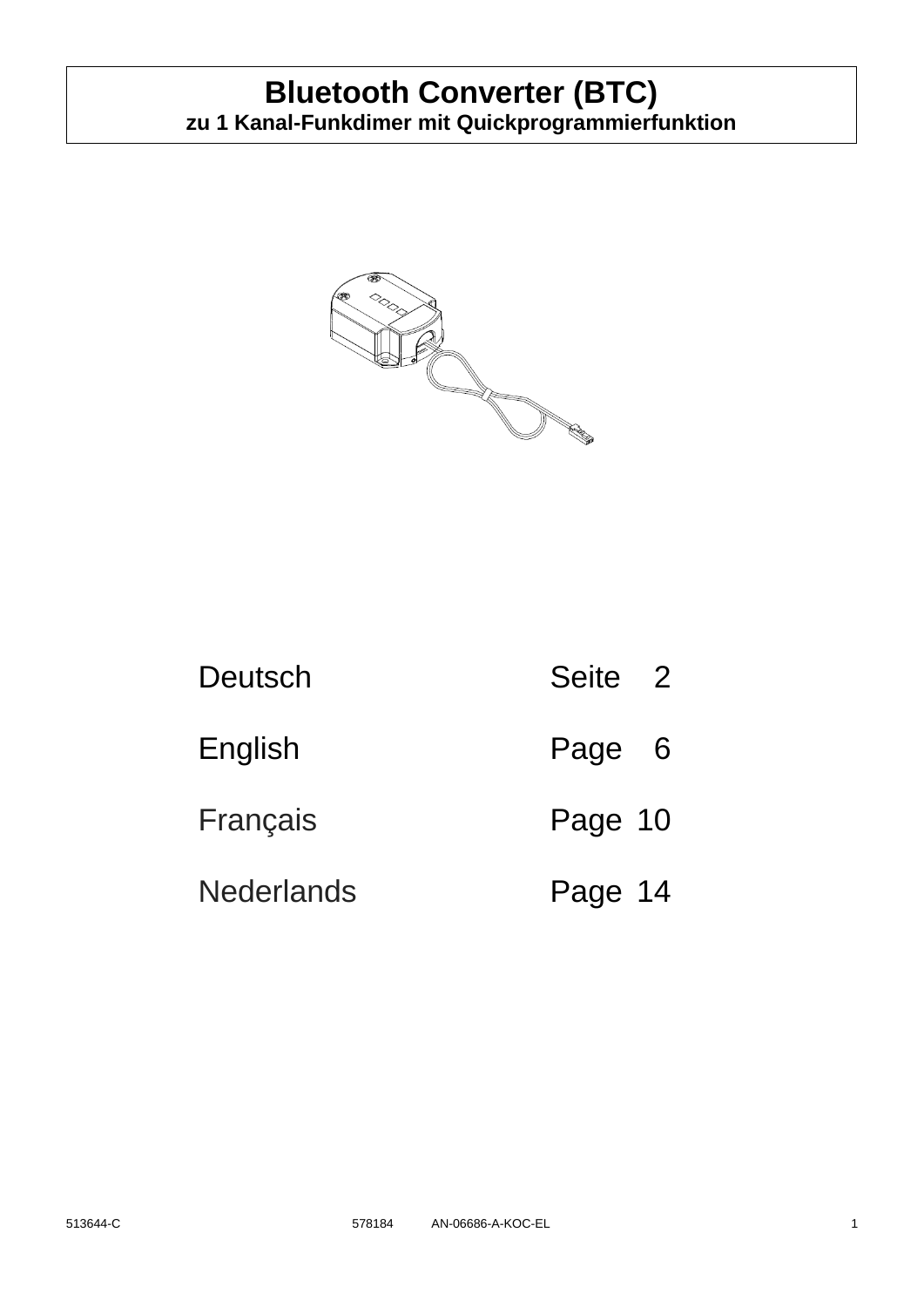

Mit dem Bluetooth Converter können Sie mit Ihrem Smartphone die Beleuchtung in Ihrem Möbel in gleicher Weise bedienen, wie mit einem 4-Kanal Handsender.

**Weitere Informationen zu dem Produkt finden Sie unter folgendem Link oder scannen Sie einfach den abgebildeten QR Code ein:**

[www.nolte-moebel.de/bedienungsanleitung-4-kanal-lichttechnik.html](http://www.nolte-moebel.de/bedienungsanleitung-4-kanal-lichttechnik.html)



### Inhaltsverzeichnis: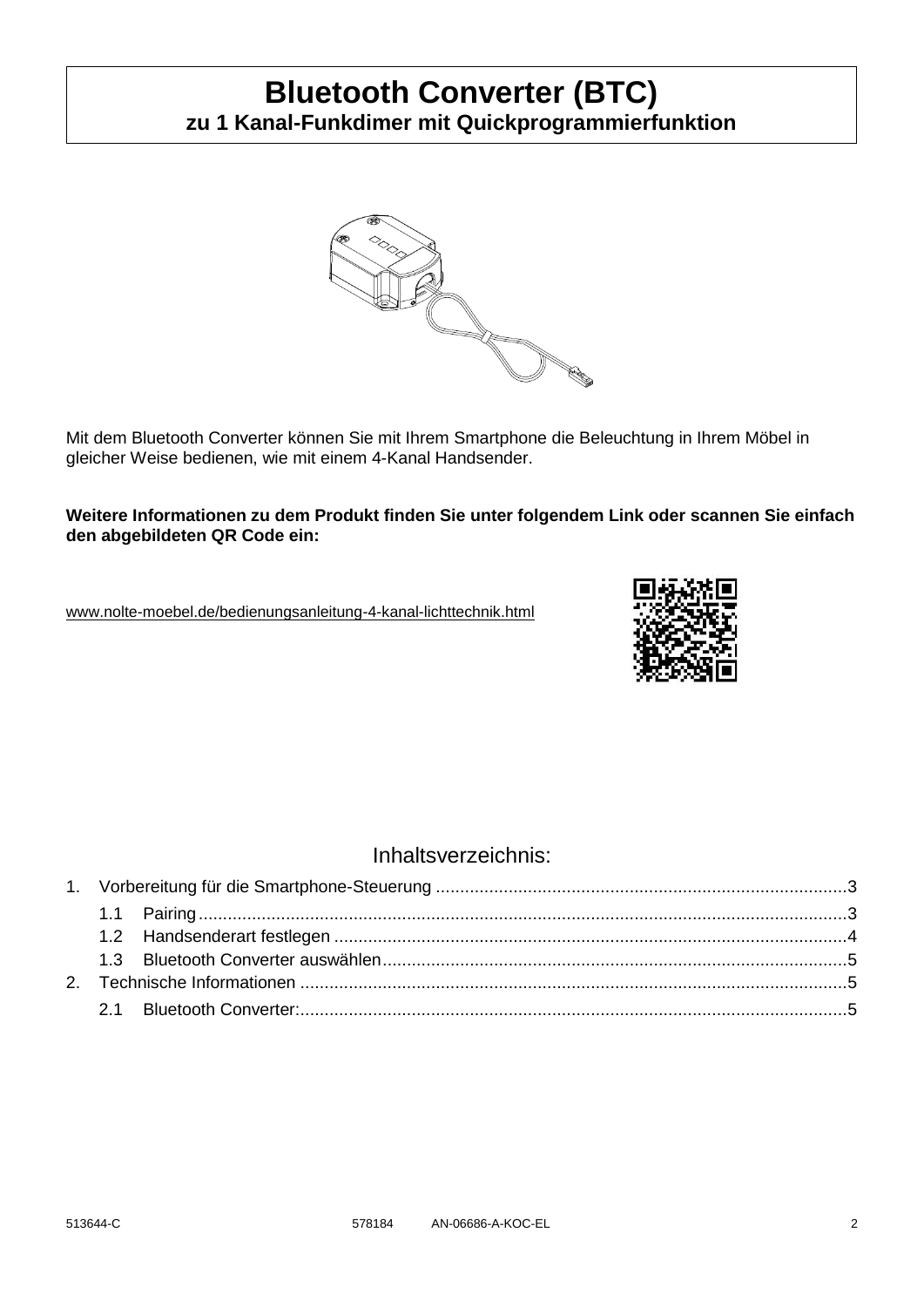### <span id="page-2-0"></span>**1. Vorbereitung für die Smartphone-Steuerung**

Laden Sie die kostenlose BlueTwo App aus dem jeweiligen Store.





Stellen Sie sicher, dass die Bluetooth-Funktion aktiviert ist und starten Sie die Anwendung.



### **Folgende Schritte müssen innerhalb der ersten 180 Sekunden nach Anschluss des Bluetooth Converters (BTC) an ein Netz erfolgen.**



Nach 180 Sekunden können die Bluetooth Converter (BTC) nicht mehr gepairt werden (Geräte sind nicht sichtbar).

Um den Pairing-Modus wieder zu aktiveren nehmen Sie den Bluetooth Converter vom Netz und schließen Sie diesen wieder an. Das Zeitfenster ist nun wieder für 180 Sekunden aktiv.

Schließen Sie den Bluetooth Converter mit dem Transformator an das Netz an.

### <span id="page-2-1"></span>**1.1 Pairing**



Tippen Sie nun kurz auf die "Plus" Schaltfläche.



Ein Dialogfenster zeigt alle Bluetooth Converter an, die sich im Pairing Modus und in Reichweite befinden.

Tippen Sie nun auf den Bluetooth Converter den Sie verbinden möchten. Die App bestätigt Ihre Auswahl mit einem Haken.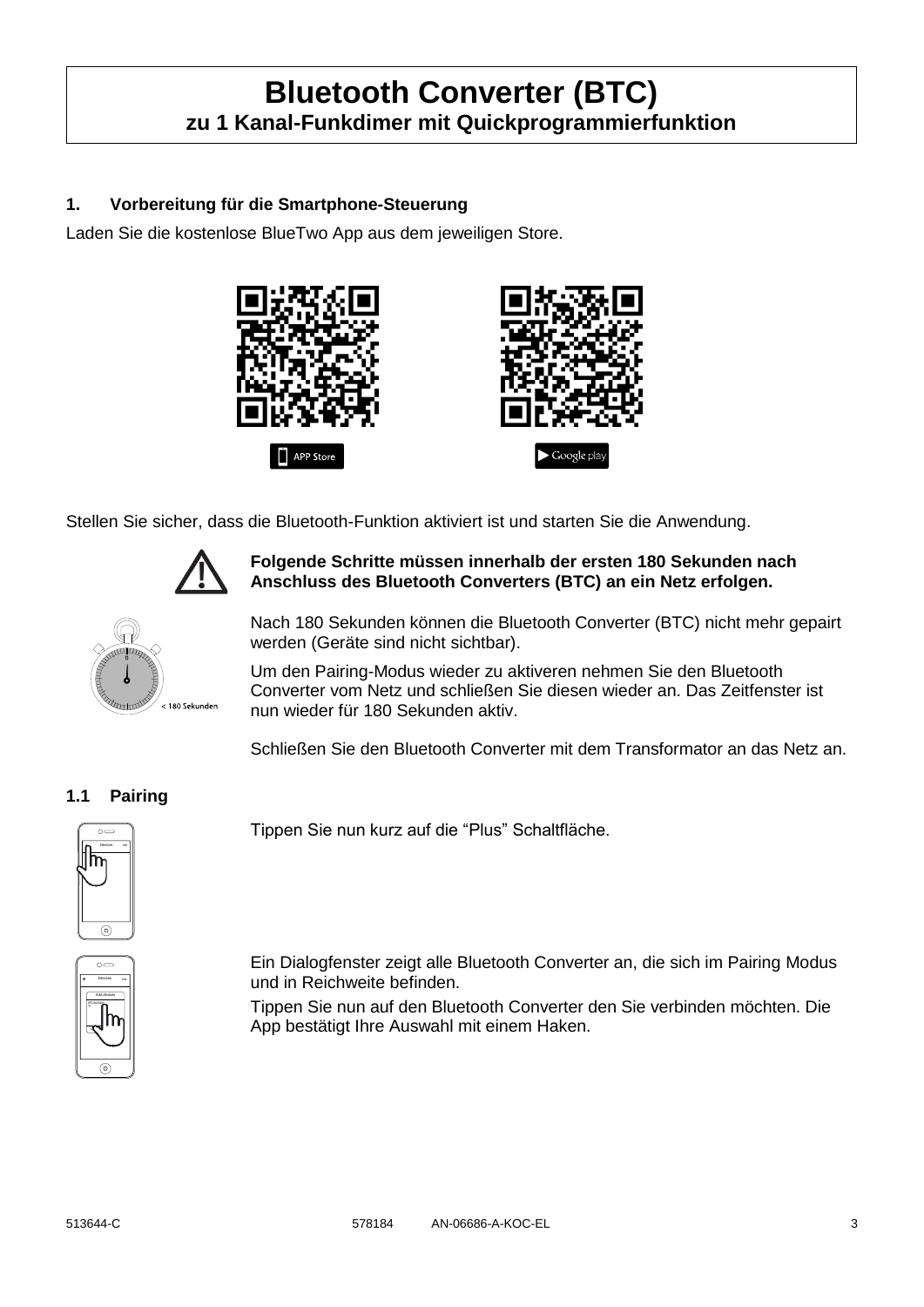in der Übersichtsliste angezeigt.



**Hinweis:** Bluetooth Converter die sich nicht in Reichweite befinden oder vom Netz genommen wurden, sind in der Übersichtsliste "grau" hinterlegt und die Signalstärke wird nicht weiter angezeigt. Diese Bluetooth Converter können nicht angewählt werden.

Nach Bestätigung mit der "Ok" Taste werden die gepairten Bluetooth Converter

### <span id="page-3-0"></span>**1.2 Handsenderart festlegen**

**Die nun folgenden Schritte können auch nach Ablauf des Zeitfensters von 180 Sekunden durchgeführt werden:**

Hier tippen Sie bitte auf "5 Channel control" – ein Haken bestätigt Ihre Eingabe.



Bitte tippen Sie nun auf das Zahnradicon, um in das Settings-Menü zu gelangen. Dimmer-14177259







Um die Konfiguration abzuschließen drücken Sie bitte auf die "OK" Schaltfläche.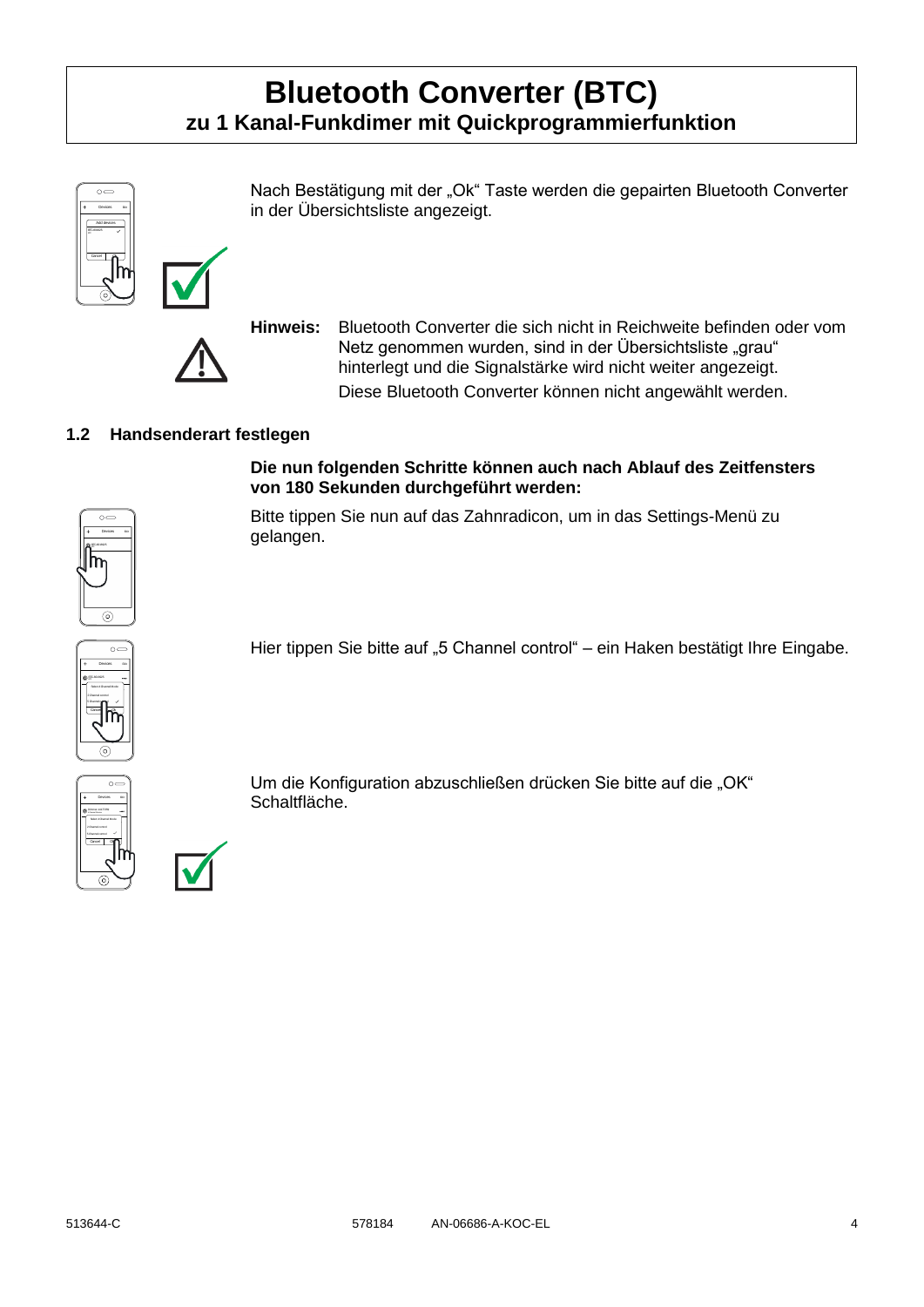### <span id="page-4-0"></span>**1.3 Bluetooth Converter auswählen**

Nun tippen Sie bitte auf den Bluetooth Converter in der Geräteliste.





 $\odot$ 

Das Steuermenü für den 4-Kanal Handsender erscheint im Bildschirm.

Nachdem Ihr Smartphone mit dem Bluetooth Converter verbunden ist, verhält sich die App, wie ein 4- Kanal Handsender und kann genau wie dieser beschrieben programmiert und verwendet werden.

#### <span id="page-4-1"></span>**2. Technische Informationen**

### <span id="page-4-2"></span>**2.1 Bluetooth Converter:**

| Sendefrequenz: 433,92 MHz |            |
|---------------------------|------------|
| Spannung:                 | 12 Volt DC |
| Bluetooth:                | LE4.1      |

Wilhelm Koch GmbH, Kupferstraße 22-24, 33378 Rheda-Wiedenbrück, www.koch-licht.de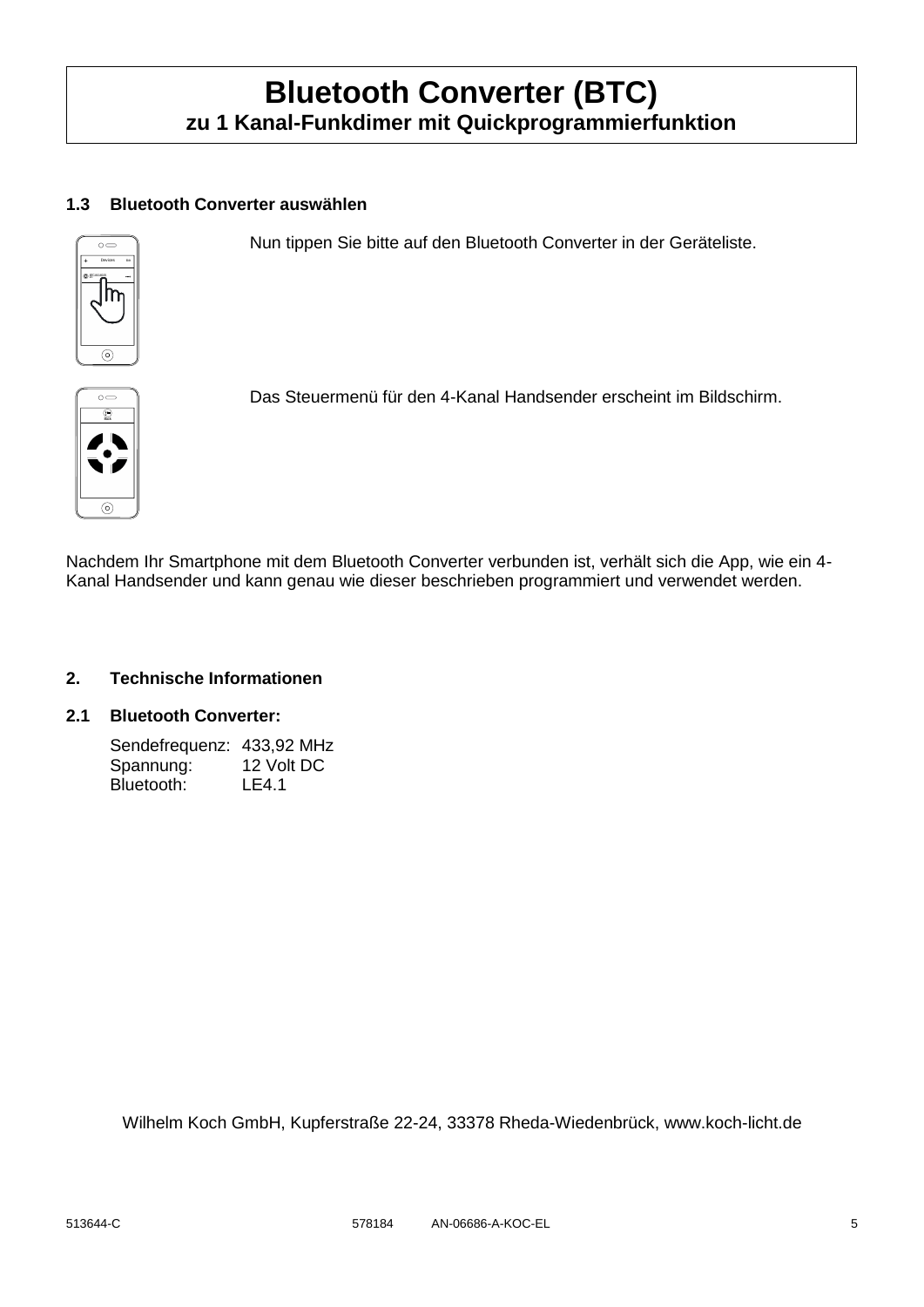

Using the Bluetooth converter, you can use your smartphone to operate the lights in your furniture in just the same way as you would use a 4-channel remote control.

**Follow the link below to find further information, or simply scan the QR code:**

[www.nolte-moebel.de/bedienungsanleitung-4-kanal-lichttechnik.html](http://www.nolte-moebel.de/bedienungsanleitung-4-kanal-lichttechnik.html)



### Contents: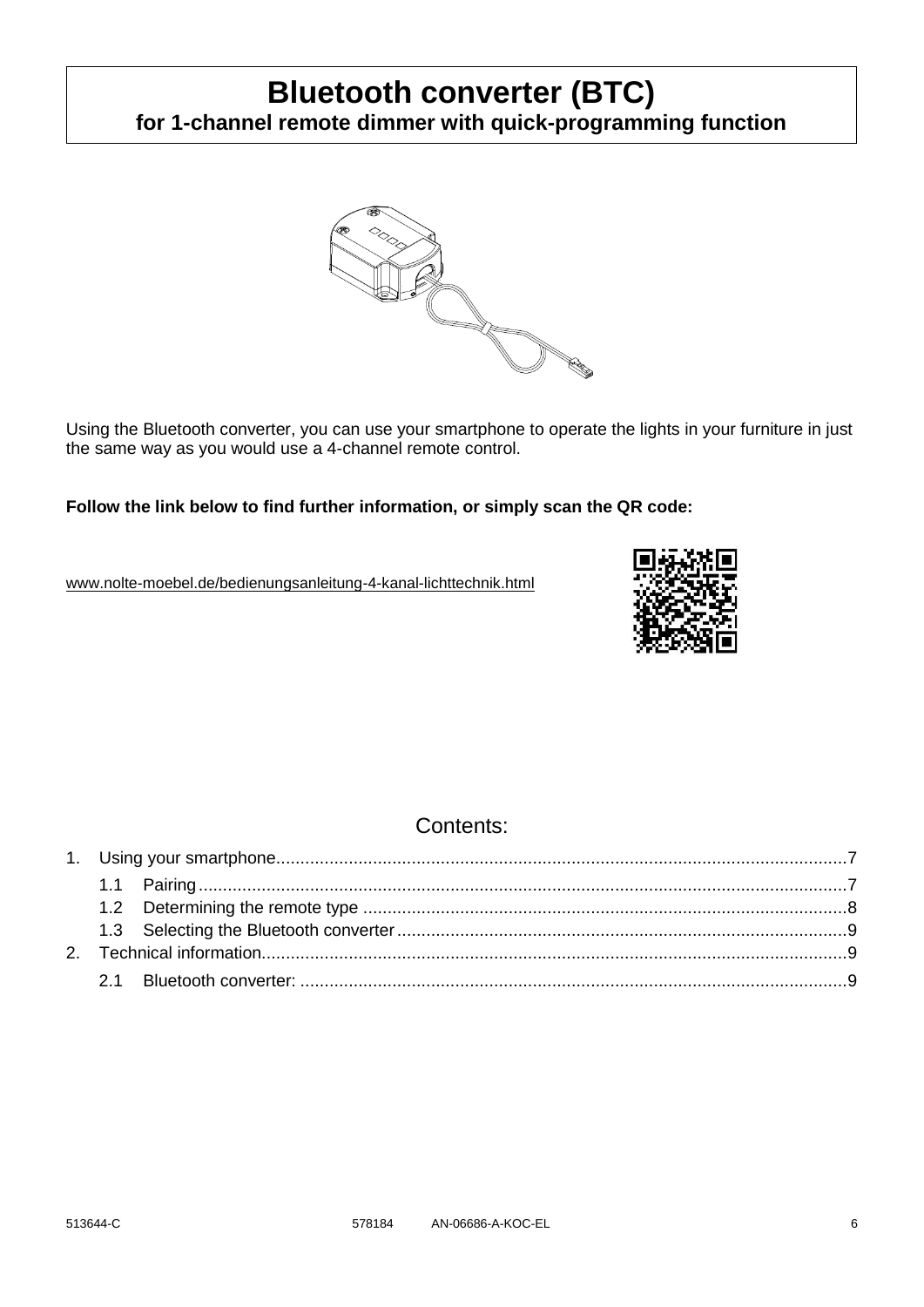### <span id="page-6-0"></span>**1. Using your smartphone**

Download the free BlueTwo app from the relevant app store.





Ensure that the Bluetooth function is activated then start the app.



**The following steps must be completed within the first 180 seconds of plugging the Bluetooth converter (BTC) into the mains.**



The Bluetooth converter (BTC) can no longer be paired after 180 seconds (the devices are not visible).

To reactivate pairing mode, unplug the Bluetooth converter from the mains and then plug it back in again. The time window will then be open again for a further 180 seconds.

Plug the Bluetooth converter into the mains using the transformer.

### <span id="page-6-1"></span>**1.1 Pairing**



Briefly press the "Plus" button.



A dialogue window shows all Bluetooth converters that are in pairing mode and in range.

Now press the Bluetooth converter to which you want to connect. The app will confirm your selection with a tick.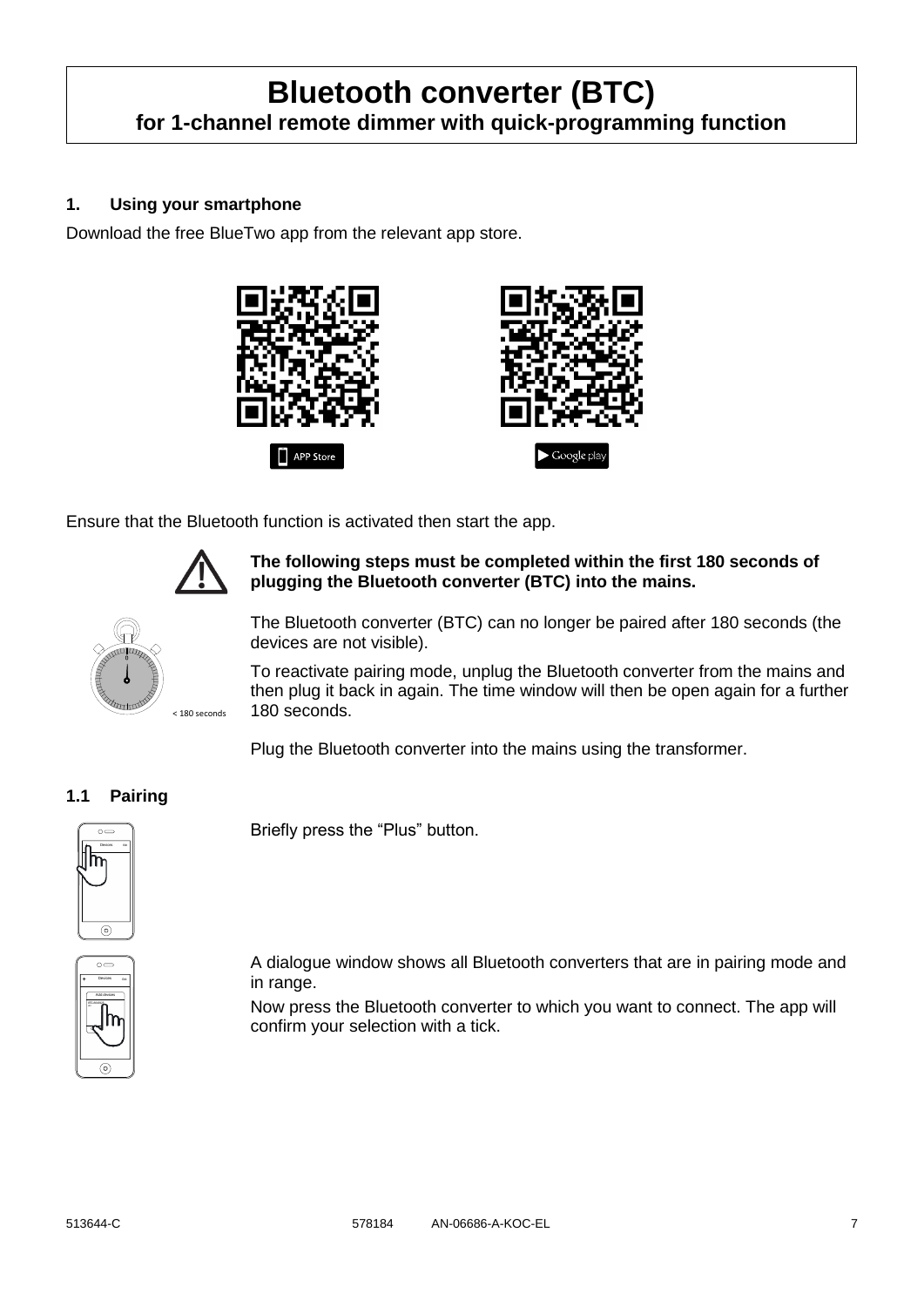shown in the overview list.





**Note:** Bluetooth converters that are not in range or were unplugged from

After confirming using the "OK" button, the paired Bluetooth converter will be

the mains are shown in grey in the overview list and the signal strength is no longer displayed.

These Bluetooth converters cannot be selected.

### <span id="page-7-0"></span>**1.2 Determining the remote type**

### **The following steps can also be completed once the 180-second time window has lapsed:**

Please press the cog icon to open the Settings menu.



Then press "5-channel control" – a tick will confirm your selection.





To complete the configuration, press the "OK" button.



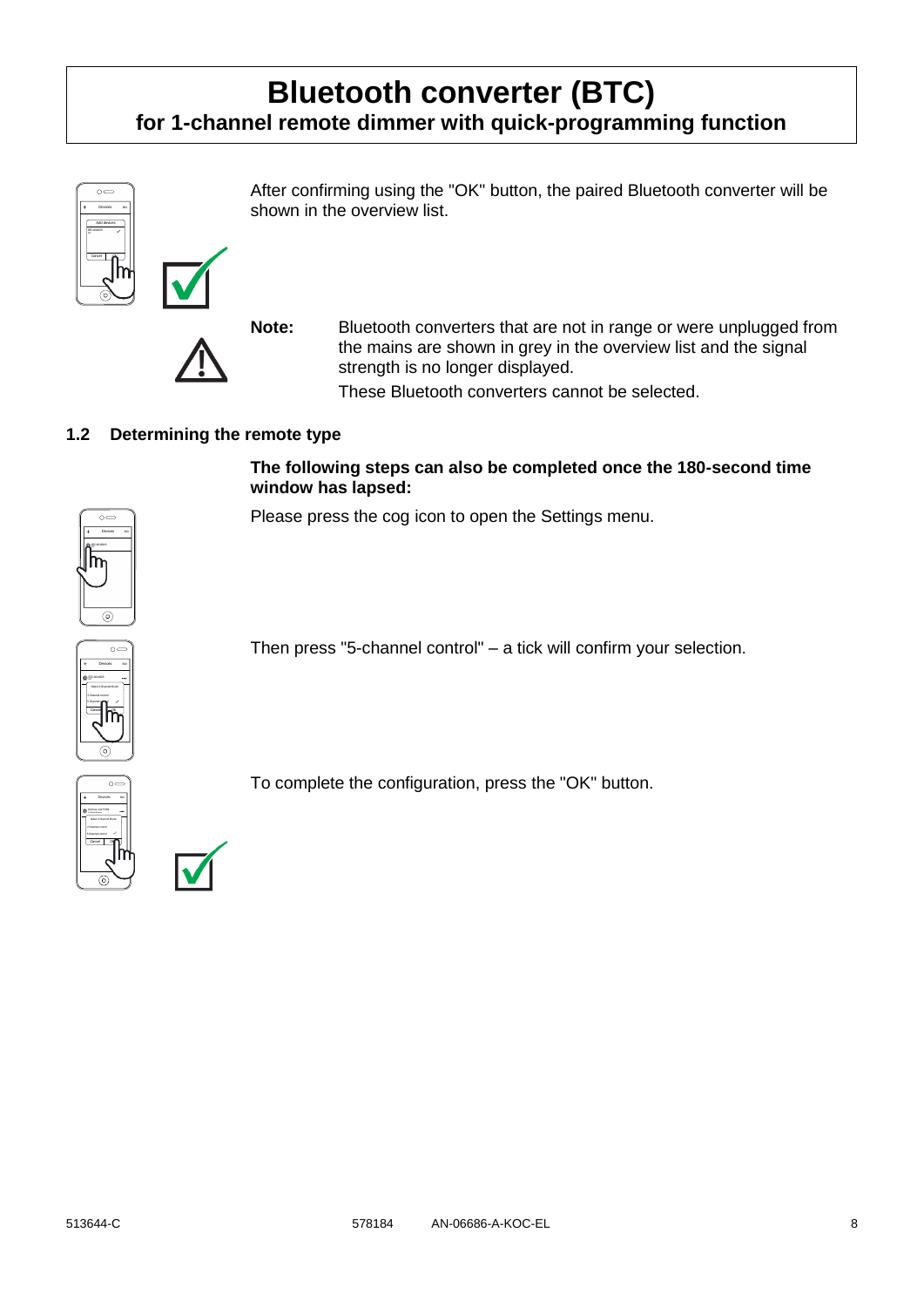### <span id="page-8-0"></span>**1.3 Selecting the Bluetooth converter**

Now press the Bluetooth converter in the device list.





 $\odot$ 

The control menu for the 4-channel remote control appears on screen.

Once your smartphone has been connected to the Bluetooth converter, the app acts like a 4-channel remote control and can be programmed and used in exactly the same way.

#### <span id="page-8-1"></span>**2. Technical information**

### <span id="page-8-2"></span>**2.1 Bluetooth converter:**

| Transmission frequency: | 433.92 MHz |
|-------------------------|------------|
| Voltage:                | 12 volt DC |
| Bluetooth:              | LE4.1      |

Wilhelm Koch GmbH, Kupferstraße 22-24, 33378 Rheda-Wiedenbrück, Germany, www.koch-licht.de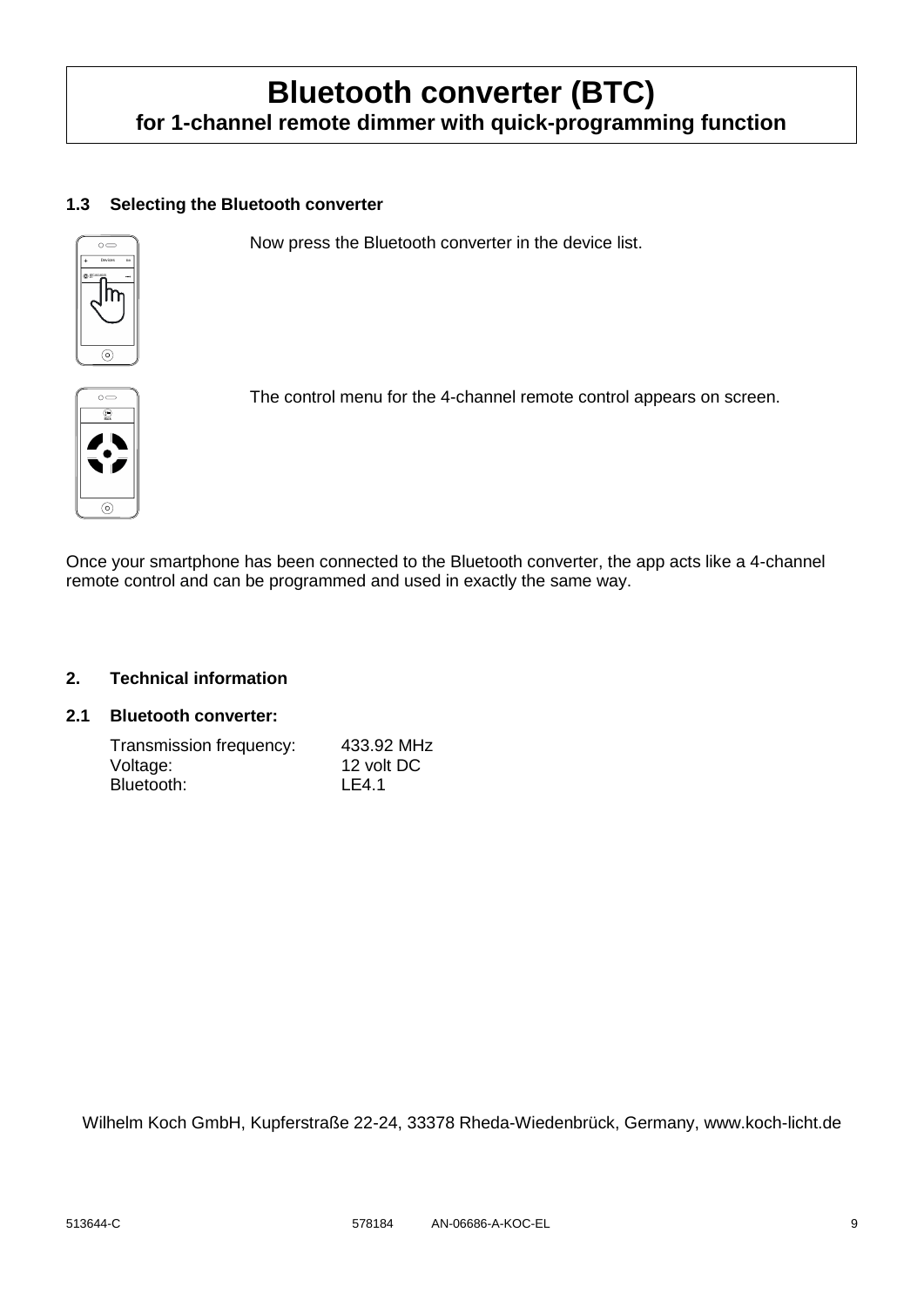# **Bluetooth Converter (BTC)**

**pour variateur radio 1 canal avec fonction de programmation rapide**



Avec le Bluetooth Converter, vous pouvez commander l'éclairage avec votre smartphone de la même manière qu'avec un émetteur manuel à 4 canaux.

**Vous trouverez de plus amples informations concernant le produit en cliquant sur le lien suivant ou en scannant tout simplement le QR code :**

[www.nolte-moebel.de/bedienungsanleitung-4-kanal-lichttechnik.html](http://www.nolte-moebel.de/bedienungsanleitung-4-kanal-lichttechnik.html)



### Sommaire :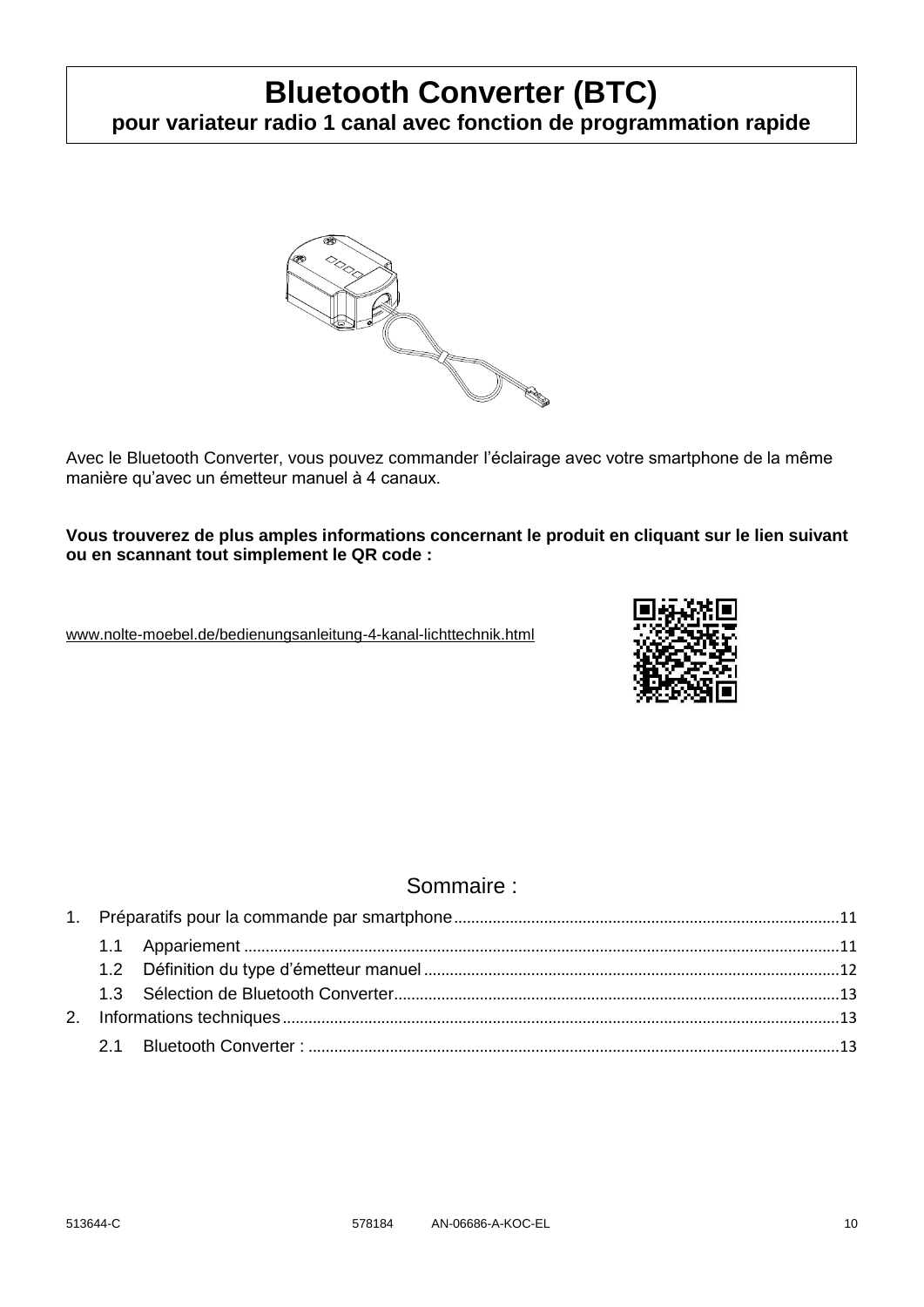# **Bluetooth Converter (BTC) pour variateur radio 1 canal avec fonction de programmation rapide**

### <span id="page-10-0"></span>**1. Préparatifs pour la commande par smartphone**

Téléchargez l'application Blue Two gratuite sur le Store.





Assurez-vous que la fonction Bluetooth est activée et démarrez l'application.



**Les étapes suivantes doivent être effectuées dans les 180 secondes suivant la connexion du Bluetooth Converter (BTC) à un réseau.**



Une fois les 180 secondes écoulées, le Bluetooth Converter (BTC) ne peut plus être apparié (les appareils ne sont pas visibles).

Pour activer de nouveau le mode d'appariement, retirez le Bluetooth Converter du réseau et reconnectez-le. La fenêtre de 180 secondes est de nouveau activée.

Connectez le Bluetooth Converter avec le transformateur sur le réseau.

### <span id="page-10-1"></span>**1.1 Appariement**



Appuyez brièvement sur la touche « Plus ».



Une fenêtre de dialogue indique tous les Bluetooth Converter en mode appariement et à portée.

Appuyez sur le Bluetooth Converter que vous souhaitez apparier. L'application confirme votre sélection avec une coche.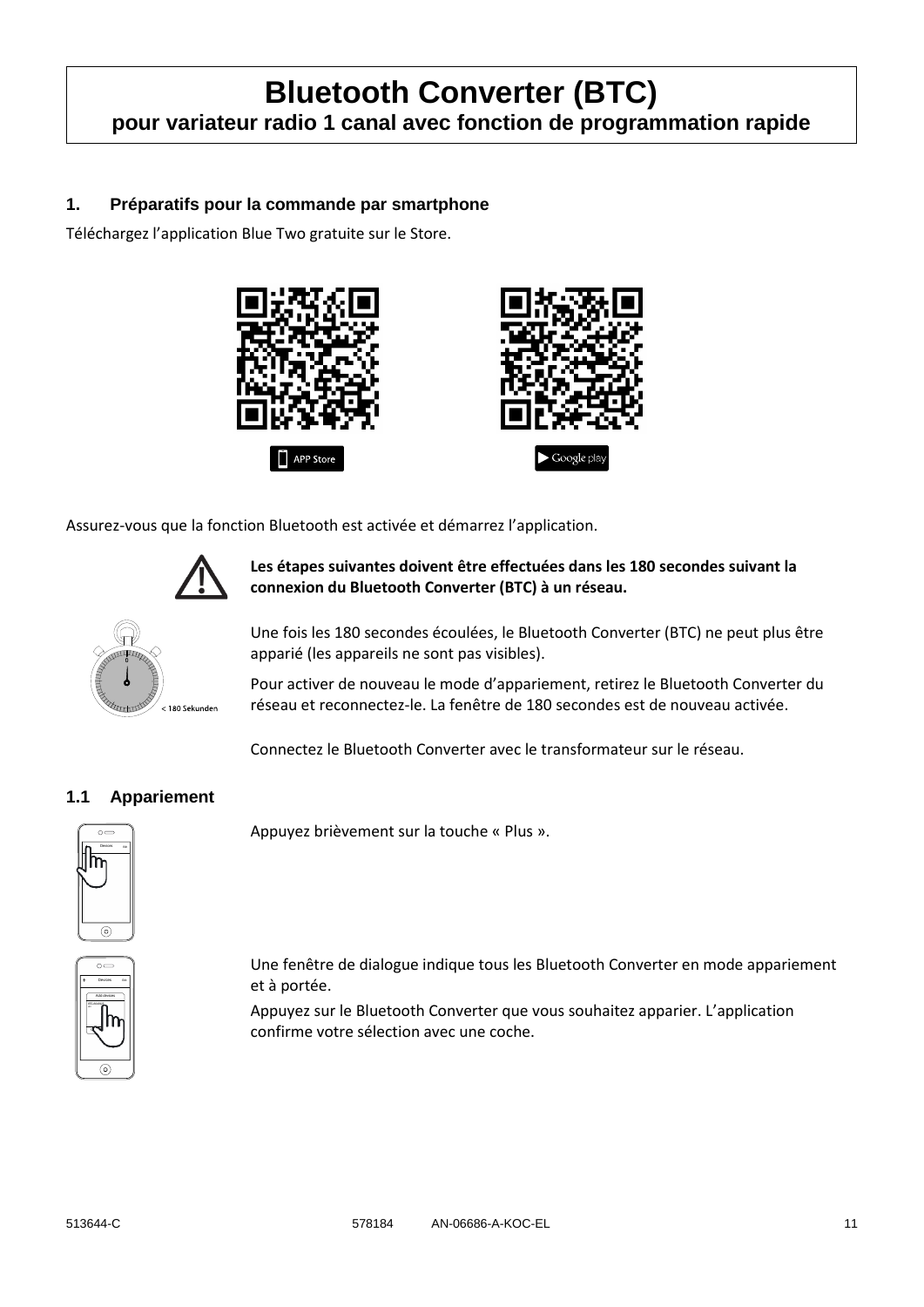# **Bluetooth Converter (BTC)**

### **pour variateur radio 1 canal avec fonction de programmation rapide**







**Remarque :** Les Bluetooth Converter hors de portée ou retirés du réseau sont affichés en « gris » dans la liste et la force du signal n'est plus indiquée. Ces Bluetooth Converter ne peuvent pas être sélectionnés.

Une fois confirmés avec la touche « OK », les Bluetooth Converter appariés sont

### <span id="page-11-0"></span>**1.2 Définition du type d'émetteur manuel**

affichés dans la liste.

### **Les étapes suivantes doivent également être effectuées dans un délai de 180 secondes :**

Appuyez sur le symbole d'engrenage pour accéder au menu des paramètres.



Devices <sub>Edit</sub> BTC-8016925 BTC Select 4 Channel Mode 2 Channel control Cancel **La**<sup>Ck</sup> 5 Channel control

Appuyez sur « 5 Channel control » ; une coche confirme votre saisie.





Pour terminer la configuration, appuyez sur la touche « OK ».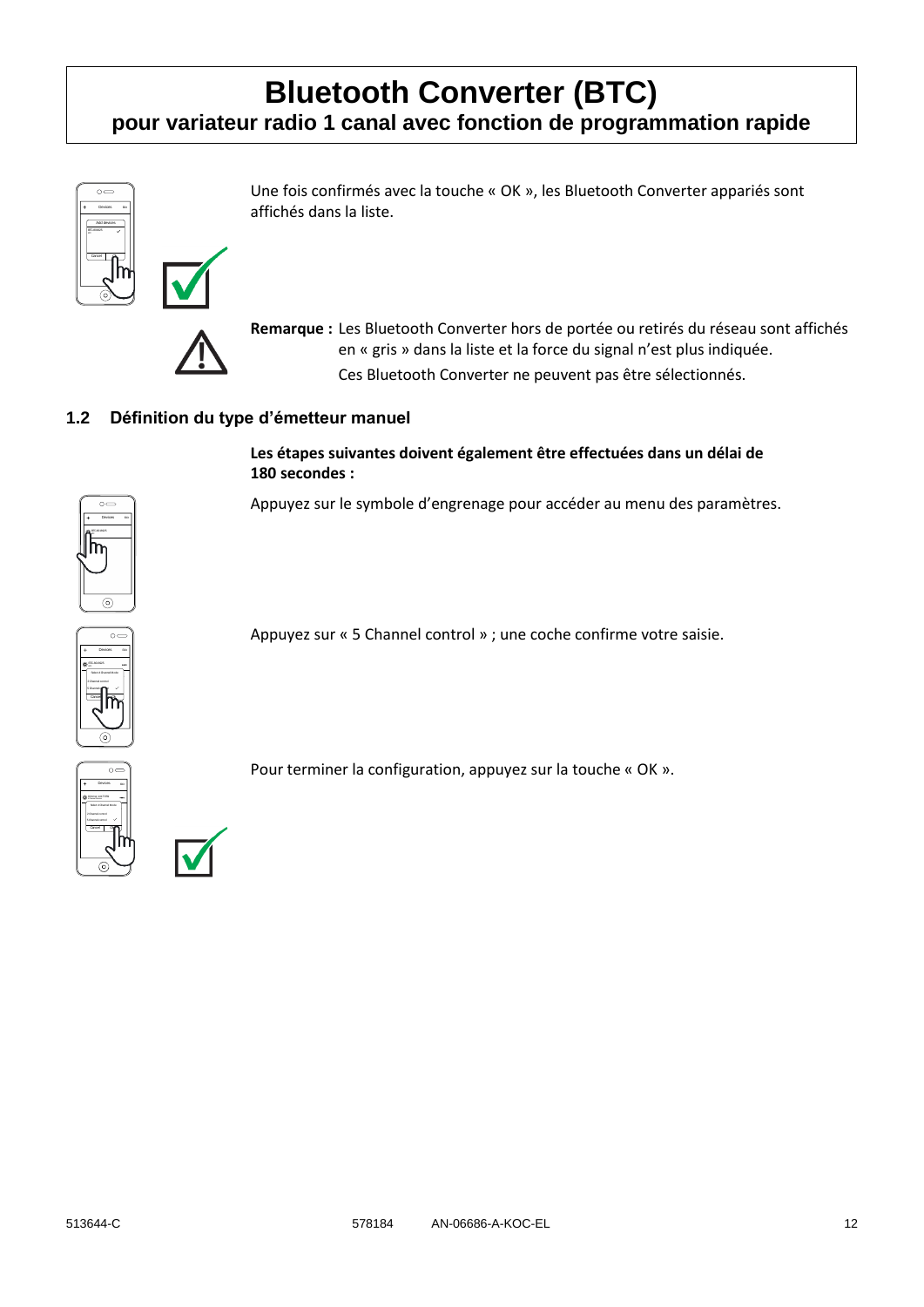# **Bluetooth Converter (BTC) pour variateur radio 1 canal avec fonction de programmation rapide**

### <span id="page-12-0"></span>**1.3 Sélection de Bluetooth Converter**

Appuyez sur le Bluetooth Converter dans la liste des appareils.



 $\odot$ 



Le menu de commande de l'émetteur manuel à 4 canaux apparaît sur l'écran.

Une fois que votre smartphone est connecté au Bluetooth Converter, l'application se comporte comme un émetteur manuel à 4 canaux ; il peut être programmé et utilisé de la même manière.

### <span id="page-12-1"></span>**2. Informations techniques**

#### <span id="page-12-2"></span>**2.1 Bluetooth Converter :**

Fréquence d'émission :433,92 MHz Tension : 12 V CC Bluetooth : LE4.1

Wilhelm Koch GmbH, Kupferstraße 22-24, 33378 Rheda-Wiedenbrück, www.koch-licht.de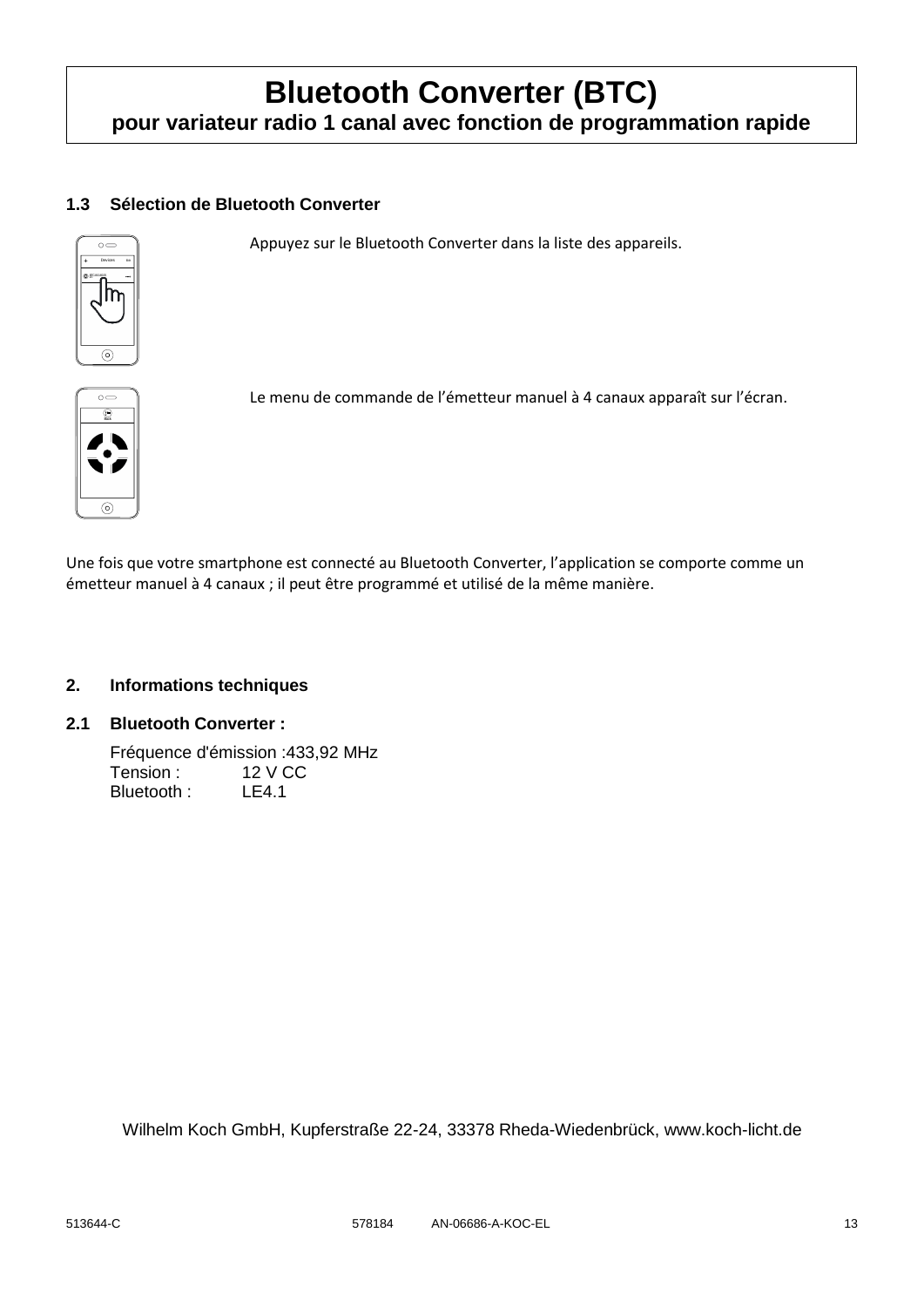# **Bluetooth-converter (BTC)**

**bij de 1-kanaals draadloze dimmer met snelprogrammeerfunctie**



Met de Bluetooth-converter kunt u vanaf uw smartphone de verlichting in uw meubels op dezelfde manier bedienen als met een 4-kanaals handzender.

**Meer informatie over het product is te vinden via de volgende link, of door eenvoudigweg de hier vermelde barcode te scannen:**

[www.nolte-moebel.de/bedienungsanleitung-4-kanal-lichttechnik.html](http://www.nolte-moebel.de/bedienungsanleitung-4-kanal-lichttechnik.html)



### Inhoud: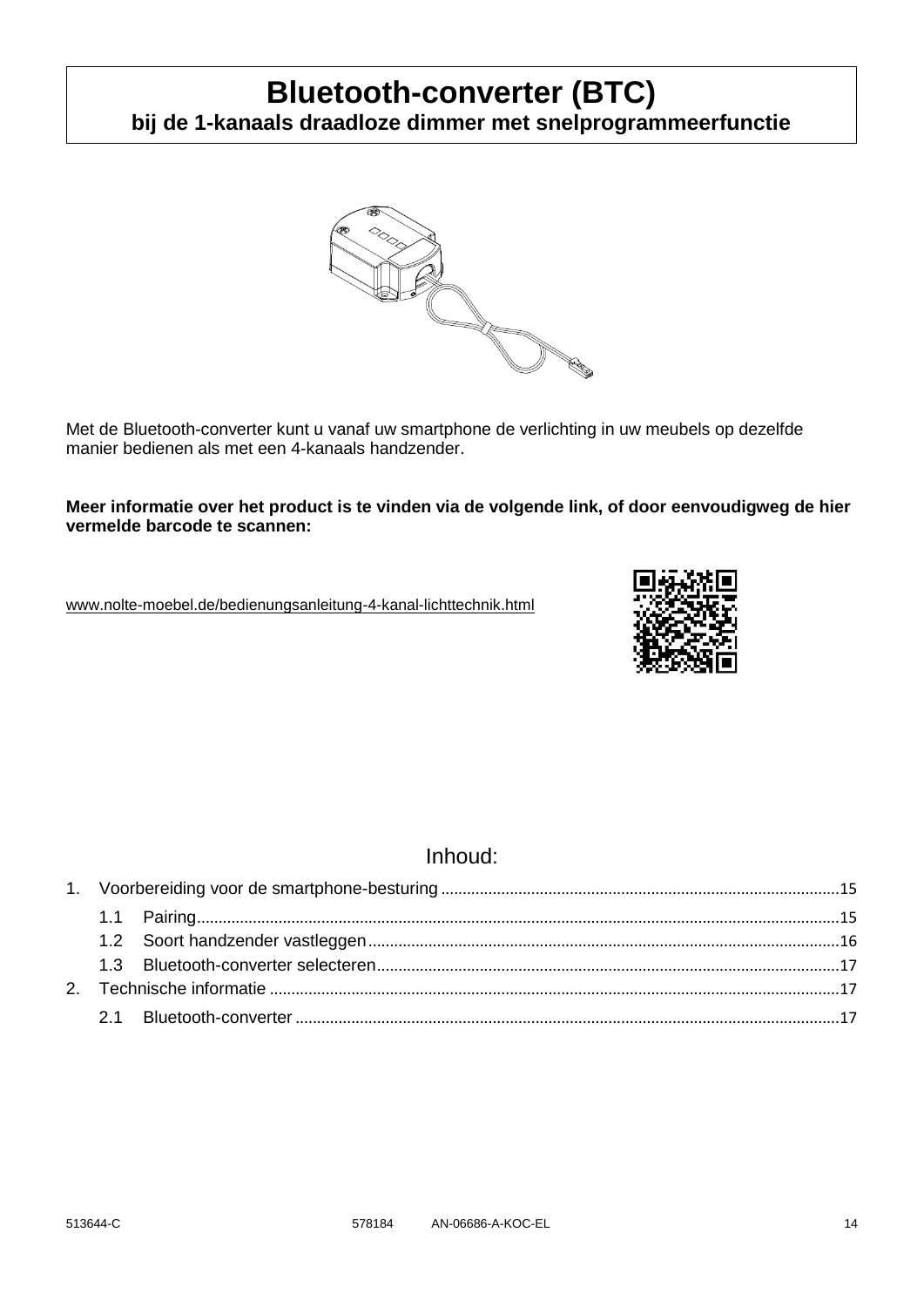# **Bluetooth-converter (BTC) bij de 1-kanaals draadloze dimmer met snelprogrammeerfunctie**

### <span id="page-14-0"></span>**1. Voorbereiding voor de smartphone-besturing**

Laad de kosteloze BlueTwo App uit de betreffende store.





Zorg ervoor dat de Bluetooth-functie geactiveerd is en start de toepassing.



**De volgende stappen moeten binnen de eerste 180 seconden na het aansluiten van de Bluetooth-converter (BTC) aan een lichtnet worden doorlopen.**



Na 180 seconden kunnen de Bluetooth-converters (BTC) niet meer aan elkaar worden gekoppeld (de apparaten zijn niet zichtbaar).

Om de "pairing-modus" weer te activeren, koppelt u de Bluetooth-converter los van het lichtnet en sluit u deze weer aan. Het tijdvenster is nu weer gedurende 180 seconden actief.

Sluit de Bluetooth-converter via de transformator aan op het lichtnet.

### <span id="page-14-1"></span>**1.1 Pairing**



Add devices Cancel Ok BTC-9016905 BTC Devices Edit Devices Edit Devices Edit Devices Edit Devices Edit Devices Edit Devices Edit Devices Edit Devices Edit Devices Edit Devices Edit Devices Edit Devices Edit Devices Edit Devices Edit Devices Edit Devices Edit D Tip nu kort op het symbool "plus".

Een dialoogvenster laat alle Bluetooth-converters zien, die zich binnen het bereik in "pairing-modus" bevinden.

Tip nu op de Bluetooth-converter die u wilt koppelen. De app bevestigt uw selectie met een vinkje.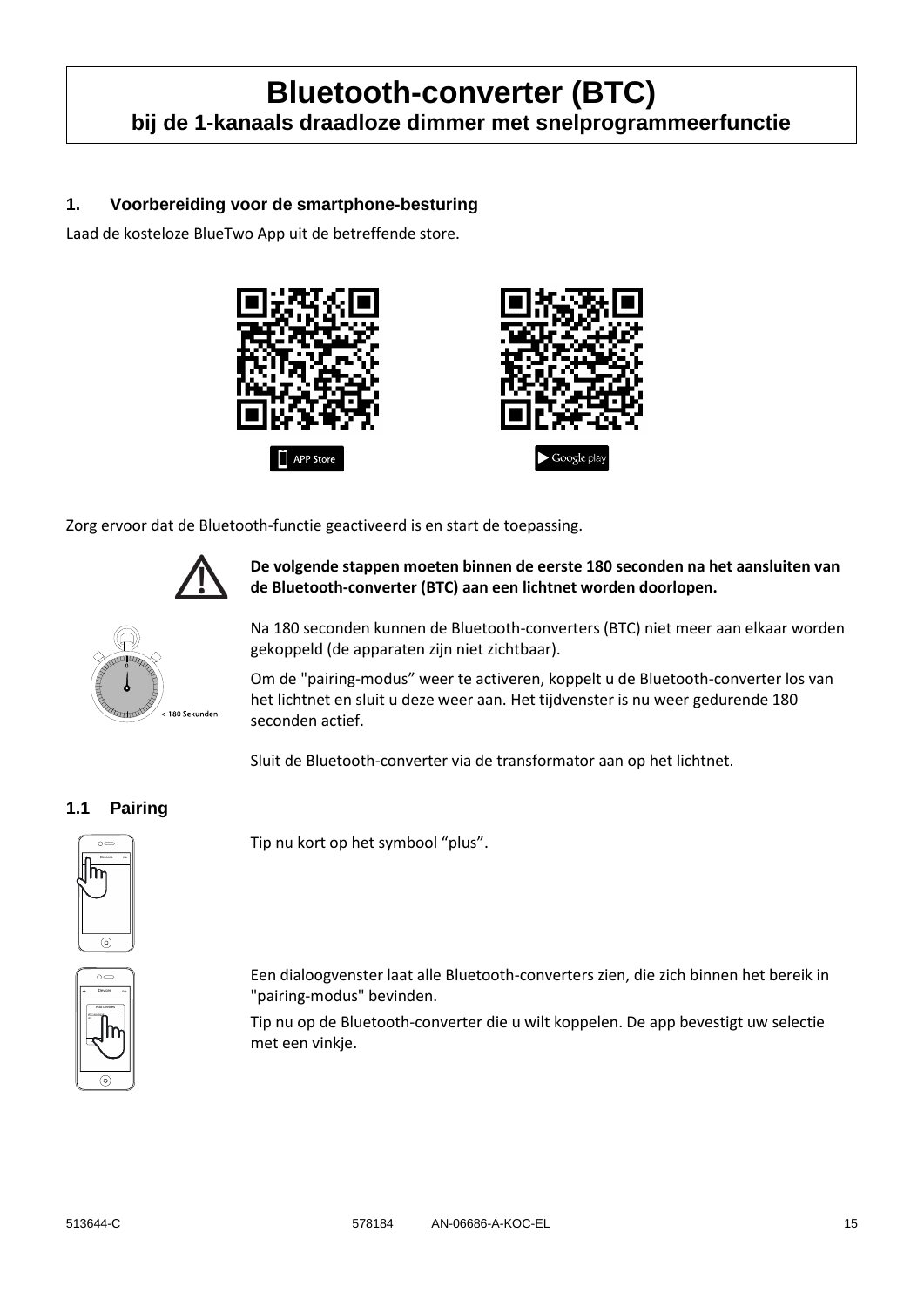## **Bluetooth-converter (BTC) bij de 1-kanaals draadloze dimmer met snelprogrammeerfunctie**



overzicht vermeld.



**Opmerking:** Bluetooth-converters die zich buiten bereik bevinden of van het lichtnet zijn losgekoppeld, worden in het overzicht in grijs weergegeven en de kracht van hun signaal wordt niet specifiek vermeld.

Deze Bluetooth-converters kunnen niet worden geselecteerd.

Na bevestiging met de toets "OK" worden de gekoppelde Bluetooth-converters in het

### <span id="page-15-0"></span>**1.2 Soort handzender vastleggen**



**De hierna volgende stappen kunnen ook na het verstrijken van het tijdvenster van 180 seconden worden uitgevoerd:**

Tip nu a.u.b. op het symbool met het tandwiel om in het menu "Settings" (instellingen) te komen.  $\blacksquare$ 



Tip hier a.u.b. op "5 Channel control" – een vinkje bevestigt uw invoer.





Druk, om de configuratie af te sluiten, a.u.b. op "OK".